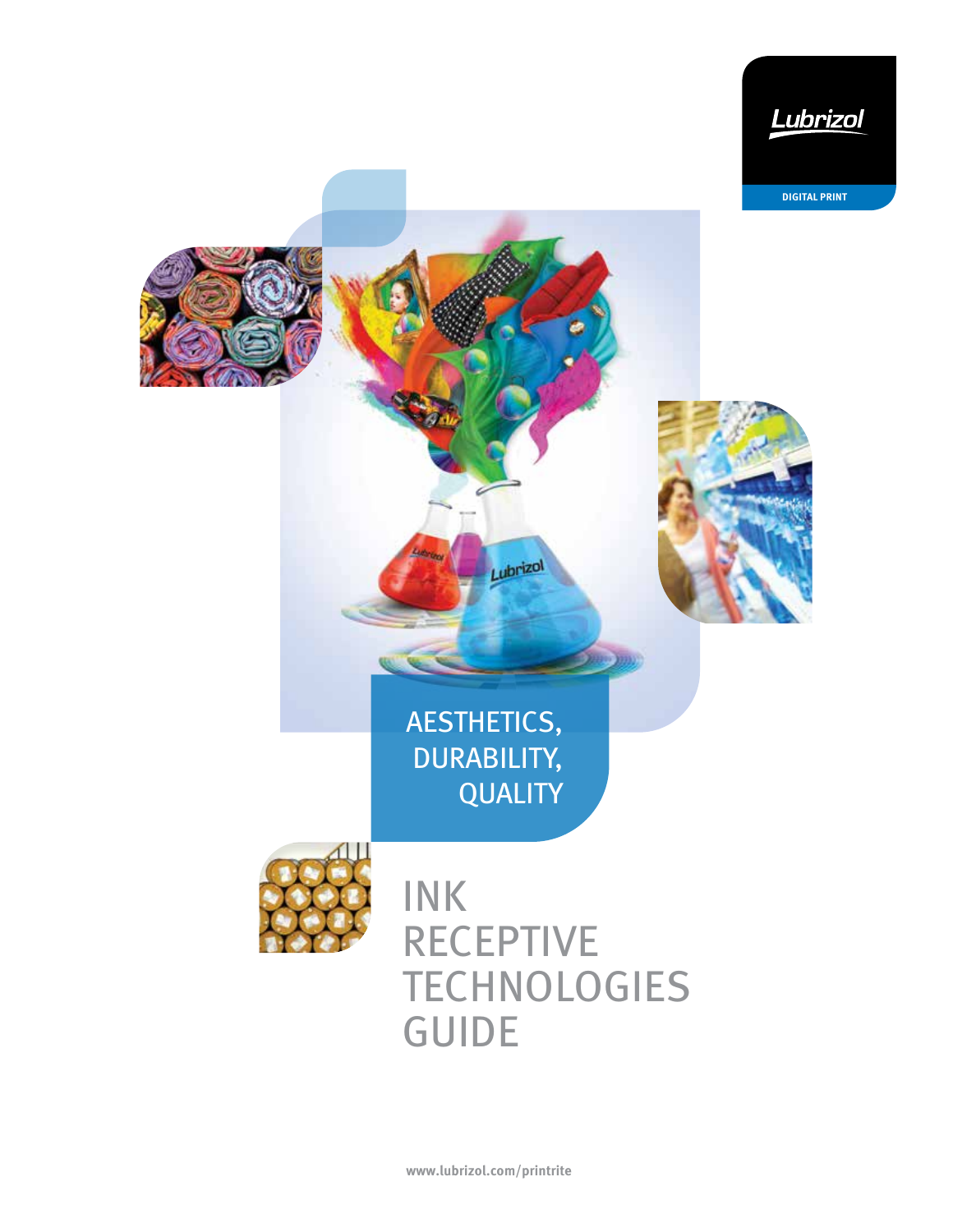### **Global Accessibility, Local Response**

Global Manufacturing, Warehouses, Sales & Lab Locations Reliable Supply Regionalized Formulations Performance Optimized for Local Needs

### **Market Knowledge**

Textiles, Film & Paper Digital Print / Traditional Print Performance & Functionality Appearance & Feel Fiber / TPU Technology Adhesive Polymers Fluid Dynamics, Rheology, Piping Design

# **Lubrizol Digital Print Solutions**

### **Collaborative Relationships**

Connections throughout the industry: Substrate Manufacturers Printer OEMs Ink Manufacturers Print Head Manufacturers Coaters/Converters **Printers Brands** University Interactions

### **Testing Capabilities**

Standard Test Methods Proprietary Test Development Predictive Testing Formulation Development System Performance Structure/Property Relations Regulatory Compliance

### **Surface Chemistry Innovation**

Resin Chemistry Dispersant Technology Component vs. Formulation Layer Interaction – Ink Receptive & Ink Surface Characterization Predictive Capability

# **A TOTAL SOLUTIONS APPROACH**

As a leader in digital print solutions for textile, film and paper applications, Lubrizol's strength is collaborating with supply chain partners to understand unique challenges and to formulate differentiated performance. Only through a total solutions approach, including in-depth market knowledge, expertise in coating and ink layer interaction and a dedication to continued innovation and global capabilities can we deliver premium ink receptive coating technology that meets dynamic market needs. For the right balance of aesthetics, durability and quality, count on Lubrizol to help solve the challenges that work best for your projects.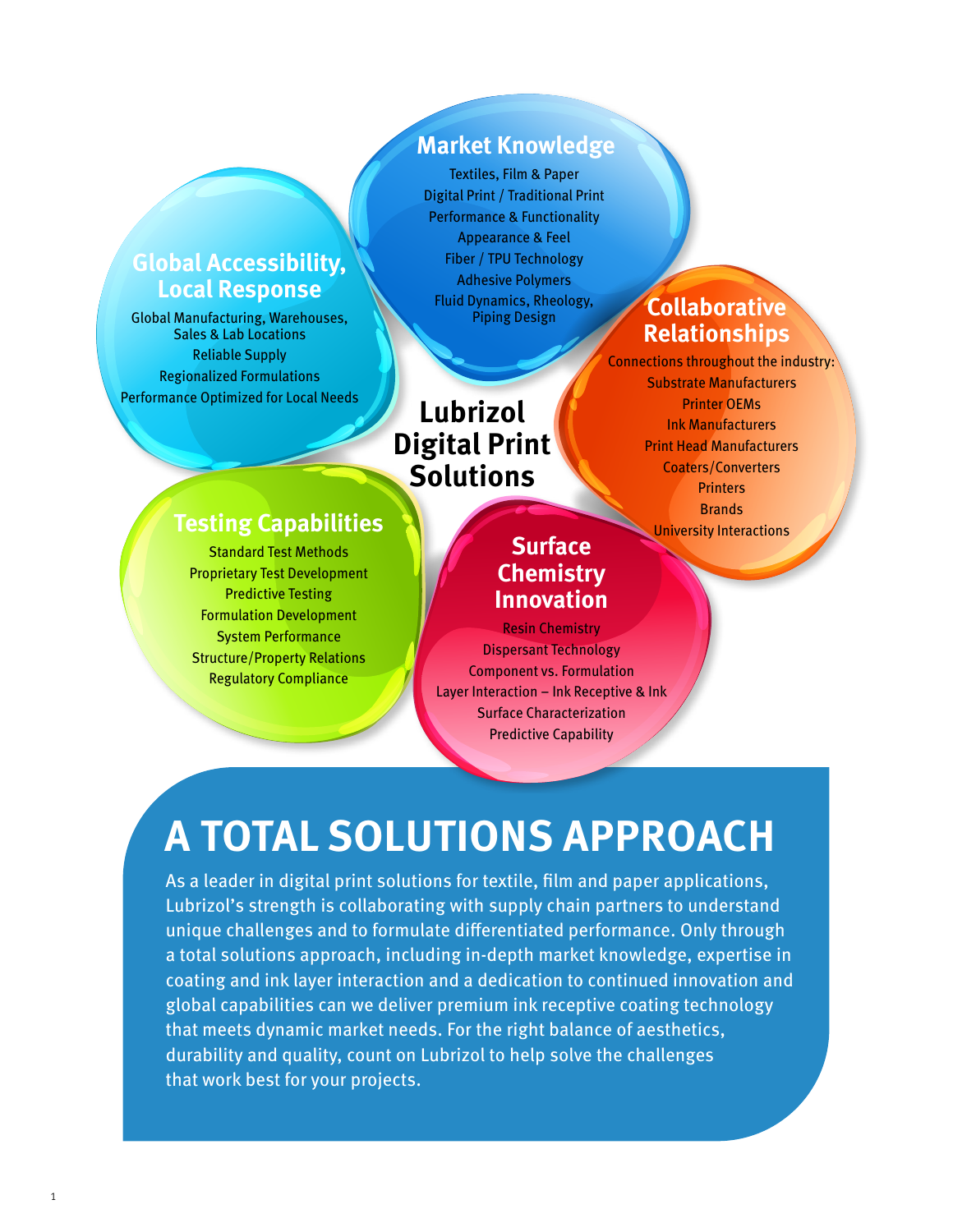#### PRINTRITE™ DP FOR DIGITAL PRINT

PrintRite™ DP ink receptive coating technologies offer solutions that improve the efficiency of your operations and help your customers' products stand out.

|                                  | <b>THICKNESS</b>      |
|----------------------------------|-----------------------|
| PrintRite® Ink Receptive Coating | OPTIMIZED<br>DOT GAIN |
| <b>SUBSTRATE</b>                 | u                     |

| <b>FEATURE</b>                                                                       | <b>BENEFIT</b>                | <b>END RESULT</b>                            |
|--------------------------------------------------------------------------------------|-------------------------------|----------------------------------------------|
| Print definition<br>Color gamut                                                      | Higher quality image          | Potential for<br>increased sales             |
| Less ink use<br>Faster ink dry time                                                  | Lower cost                    | <b>Potential for</b><br>increased profit     |
| Substrate adhesion<br>Scratch resistance<br>Water resistance<br>UV & Heat resistance | Increased<br>durability       | Potential for enhanced<br>product status     |
| Water-borne technology                                                               | Environmentally-<br>conscious | Potential for enhanced<br>company reputation |

#### OPTIMAL ABSORPTION. MAXIMUM PERFORMANCE.

The key function of an ink receptive coating is to control the ink droplet spread, or dot gain, by rapidly absorbing the ink carrier fluid, thereby leaving the colorant at or near the substrate surface. This gives the best image definition and color strength, while improving the ink dry time and durability of the printed image.

With an effective ink receptive coating, your images have maximum impact and leave an impression of quality and substance.

### CONSIDERATIONS WHEN SELECTING AN INK RECEPTIVE COATING

| Will the printed material<br>be used outdoors? | For outdoor graphics, coatings can provide UV- and water-resistance properties to withstand<br>exposure to the elements.                                                                                                                                          |
|------------------------------------------------|-------------------------------------------------------------------------------------------------------------------------------------------------------------------------------------------------------------------------------------------------------------------|
| How will the end<br>product be used?           | Many products that undergo harsh shipping and storage conditions can benefit from a coating with<br>enhanced durability. For example, a coating with superior rub and scratch resistance can deliver significant<br>protection and aesthetics to the end product. |
| Cost?                                          | Finding the right balance between value and performance is important. Optimizing desired end-use properties<br>with total processing costs can help avoid excessive spending when identifying the right coating.                                                  |
| What type of ink is being used?                | UV, latex, solvent-based or water-based inks can all benefit from the right coating. The unique processing and<br>performance characteristics of each ink type should be considered.                                                                              |
| What printer/print speeds?                     | Printing speed is an important consideration. Specific ink receptive coatings work better with faster line speeds.                                                                                                                                                |
| Who will develop the<br>formulation?           | With a staff of coatings experts, it may be possible to formulate in-house. Otherwise, outsourcing development<br>could be a more viable option.                                                                                                                  |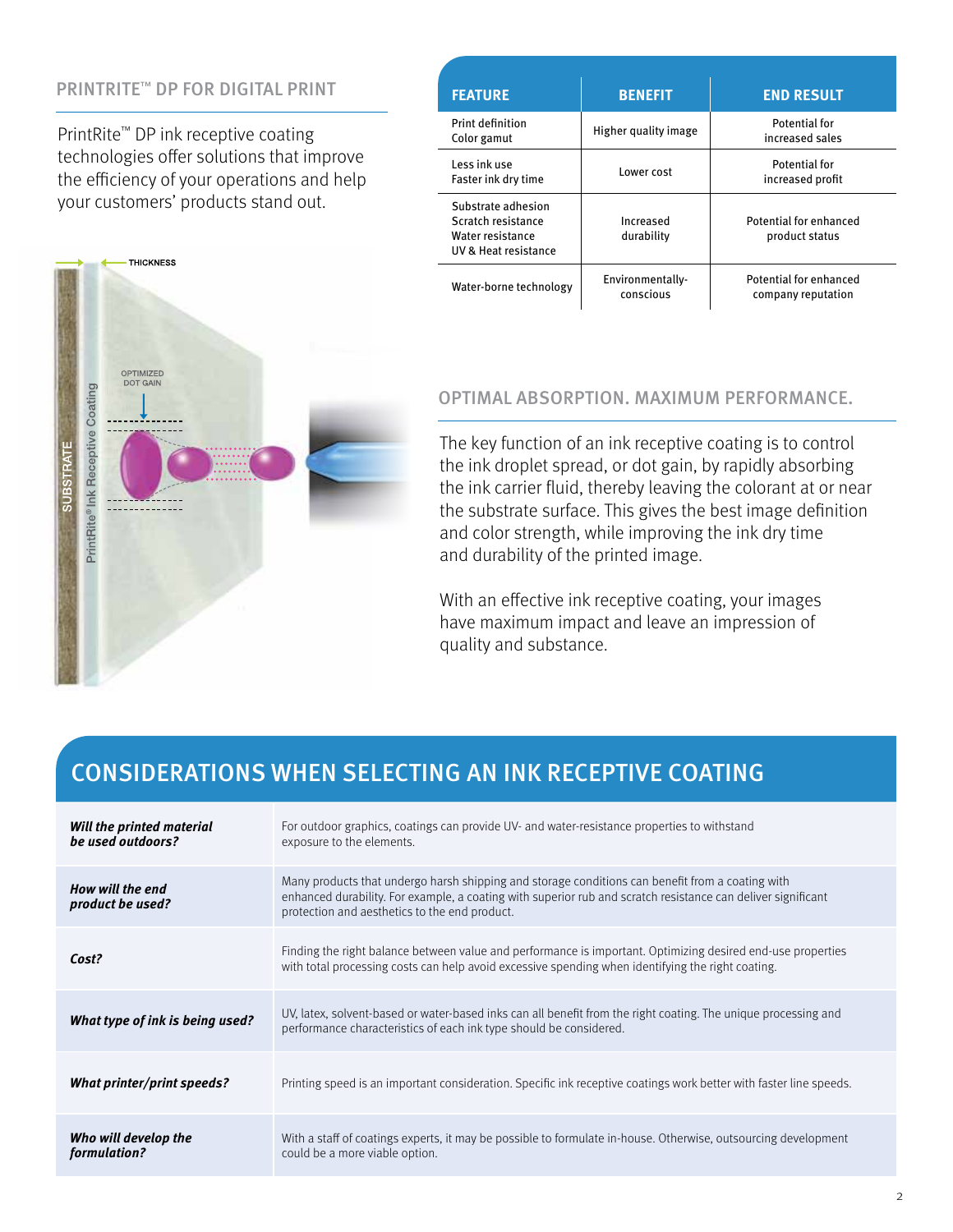## PRINTRITE™ DP READY-TO-USE PRODUCTS

PrintRite™ DP ready-to-use formulations are designed to be coater-ready and work hand-in-hand with specific inks and substrates to deliver desired end-use properties.

|                                                                                           |                                                                                                                                                                      |              |                        | <b>SUBSTRATE</b> |           |                                           |                                               |                                  |
|-------------------------------------------------------------------------------------------|----------------------------------------------------------------------------------------------------------------------------------------------------------------------|--------------|------------------------|------------------|-----------|-------------------------------------------|-----------------------------------------------|----------------------------------|
| <b>PRODUCT NAME</b>                                                                       | <b>DESCRIPTION/</b><br><b>SUGGESTED USES</b>                                                                                                                         | <b>TYPE</b>  | TEXTILE   FILM   PAPER |                  |           | <b>SUGGESTED</b><br><b>SUBSTRATES</b>     | <b>SUGGESTED INK</b><br><b>SYSTEM</b>         | <b>FINISH</b>                    |
| PrintRite <sup>™</sup> DP 220                                                             | Gloss coat for natural and synthetic<br>textile substrates                                                                                                           | Ready-To-Use | $\bullet$              |                  |           | Art Canvas;<br>Woven Polyester            | Inkjet Solvent,<br>Eco-Solvent and<br>UV Inks | Gloss Finish                     |
| PrintRite™ DP 225                                                                         | Robust at high print speeds                                                                                                                                          | Ready-To-Use | $\bullet$              |                  |           | Art Canvas; Natural &<br>Synthetic Fibers | Inkjet Solvent,<br>Eco-Solvent and<br>UV Inks | Semi-Gloss                       |
| PrintRite <sup>™</sup> DP 234                                                             | Matte coating for solvent ink types on film                                                                                                                          | Ready-to-Use |                        | $\bullet$        |           | Graphic Films                             | Inkjet Solvent,<br>Eco-Solvent and<br>UV Inks | Matte                            |
| PrintRite™ DP 265 <sup>3</sup><br>PrintRite™ DP 265E <sup>2</sup>                         | Gloss coat for synthetic films,<br>especially polyolefin                                                                                                             | Ready-To-Use |                        | $\bullet$        |           | Graphic Films                             | Inkjet Solvent,<br>Eco-Solvent and<br>UV Inks | Gloss Finish                     |
| PrintRite <sup>™</sup> DP 287                                                             | Matte finish, outstanding print properties,<br>excellent adhesion and scratch resistance<br>on polyolefin and other film substrates<br>without the need for a primer | Ready-To-Use |                        | $\bullet$        |           | <b>Graphic Films</b>                      | Solvent and UV inks                           | Matte                            |
| PrintRite™ DP 316 <sup>2</sup><br>PrintRite <sup>™</sup> DP 316A <sup>3</sup>             | Pre-treatment concentrate for pigment inks<br>on cotton and cotton-polyester blends                                                                                  | Concentrate  | $\bullet$              |                  |           | Wide Format Textiles                      | Inkjet Water-Based<br>Inks- Pigment           | nvisible Finish                  |
| PrintRite <sup>™</sup> DP 317 <sup>2</sup><br>PrintRite <sup>™</sup> DP 317A <sup>3</sup> | Pre-treatment concentrate for direct<br>disperse printing on polyester                                                                                               | Concentrate  | $\bullet$              |                  |           | Wide Format Textiles                      | Inkjet Water-Based<br>Inks-Disperse Dye       | nvisible Finish                  |
| PrintRite <sup>™</sup> DP 318                                                             | Pre-treatment concentrate for pigment inks<br>on cotton and cotton-polyester blends                                                                                  | Concentrate  | $\bullet$              |                  |           | Wide Format Textiles                      | Inkjet Water-Based<br>Inks-Pigment            | Invisible Finish                 |
| PrintRite™ DP 328                                                                         | A tough absorbent matte coating suitable<br>for ink jet printing with excellent image<br>quality, color fidelity and water resistance                                | Ready-To-Use | $\bullet$              | $\bullet$        | $\bullet$ | Woven Polyester                           |                                               | Matte<br>Inkjet Water-Based Inks |
| PrintRite™ DP 338E <sup>2</sup>                                                           | A tough absorbent matte coating suitable<br>for ink jet printing with excellent image<br>quality, color fidelity and water resistance                                | Ready-To-Use | $\bullet$              | $\bullet$        | $\bullet$ | Polypropylene                             | Inkjet Water-Based<br>Inks - Pigment and Dye  | Matte                            |
| PrintRite™ DP 339                                                                         | A tough absorbent matte coating suitable<br>for ink jet printing with excellent image<br>quality, color fidelity and water resistance                                | Ready-To-Use | $\bullet$              | $\bullet$        | $\bullet$ | Polypropylene                             | Inkjet Water-Based<br>Inks-Pigment            | Matte                            |
| PrintRite <sup>™</sup> DP 351                                                             | Excellent color yield; suitable for lamination   Ready-To-Use                                                                                                        |              | $\bullet$              |                  | $\bullet$ | Woven Polyester                           |                                               | Inkjet Water-Based Inks<br>Gloss |

The products in this guide represent a sample of our overall portfolio. Please contact your Lubrizol representative to discuss custom formulations if your needs are outside what these products provide. REACH compliance is supply-specific. To obtain information on the REACH compliance status of this product, please visit Lubrizol.com/REACH, or e-mail us at REACH\_MSDS\_INQUIRIES@Lubrizol.com. 1 Ingredients not intentionally added to this product, but may be present in trace residual amounts of <200ppm from the production process.

2 European Product Ordering Code.

3 North American Product Ordering Code.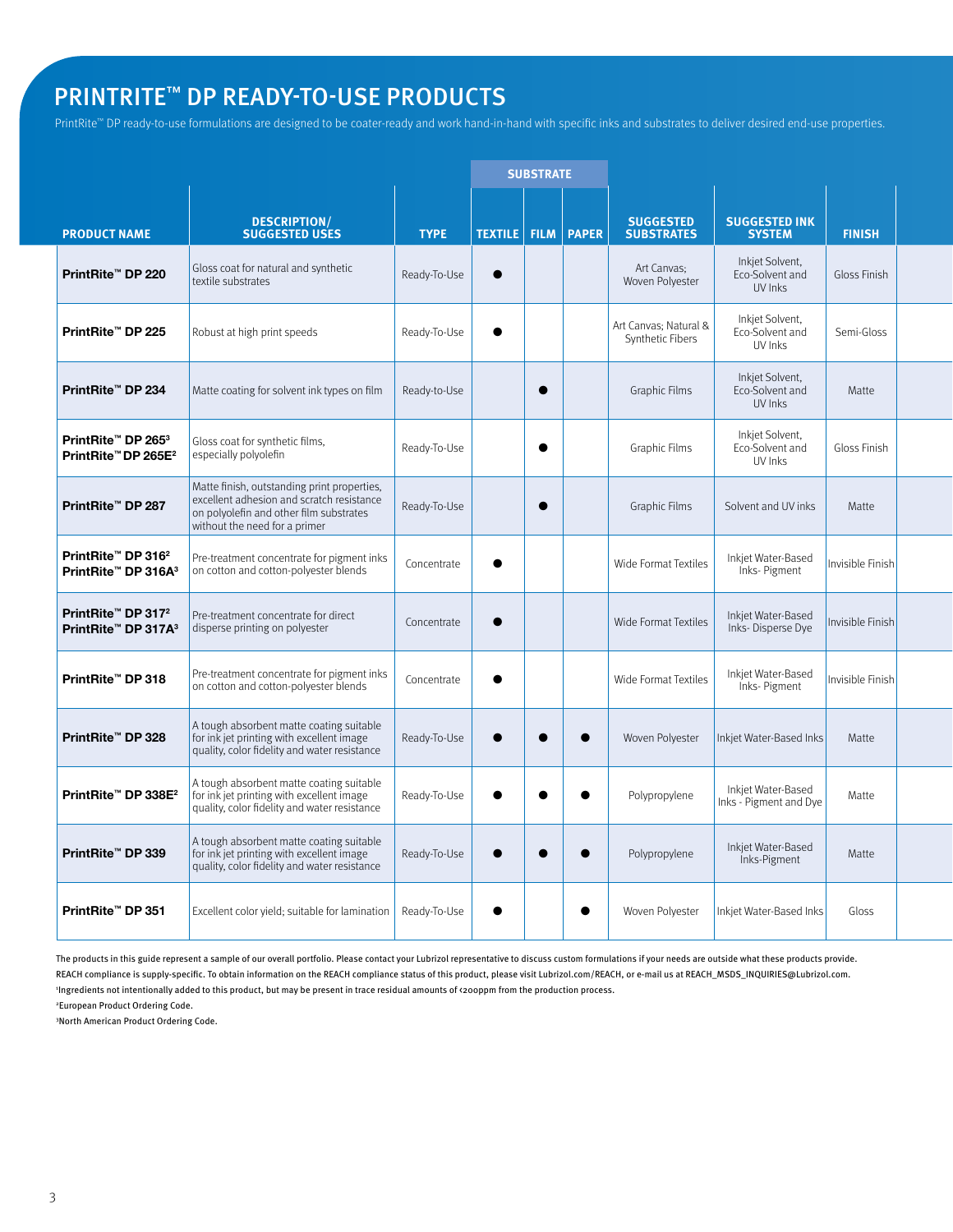| <b>SUGGESTED</b><br><b>APPLICATION</b><br><b>METHOD</b> | <b>TYPICAL</b><br>$\vert$ VISCOSITY (CPS) $\vert$ TG (°C) $\vert$ |       | SOLIDS (%) | <b>HAND</b> | <b>FLAME</b><br><b>RETARDANT</b> | <b>FORMALDEHYDE-</b><br>FREE <sup>1</sup> | NMP-FREE <sup>1</sup> | APE-FREE <sup>1</sup> |  |
|---------------------------------------------------------|-------------------------------------------------------------------|-------|------------|-------------|----------------------------------|-------------------------------------------|-----------------------|-----------------------|--|
| Knife                                                   | 6,500                                                             | $-23$ | 45         | Medium      |                                  |                                           | $\bullet$             | $\bullet$             |  |
| Knife                                                   | 6,500                                                             | $-12$ | 54         | Soft        |                                  | $\bullet$                                 | $\bullet$             | $\bullet$             |  |
| Reverse Gravure                                         | 550-600                                                           |       | 38         | Firm        |                                  | $\bullet$                                 | $\bullet$             | $\bullet$             |  |
| Various                                                 | 65-70                                                             | N/A   | 42         | Firm        |                                  | $\bullet$                                 | $\bullet$             | $\bullet$             |  |
| Various                                                 | $65 - 100$                                                        | N/A   | 40         | Firm        |                                  | $\bullet$                                 | $\bullet$             | $\bullet$             |  |
| Padding                                                 | 10 <sup>°</sup>                                                   | N/A   | 20         | Soft        |                                  | $\bullet$                                 | $\bullet$             | $\bullet$             |  |
| Padding                                                 | 10                                                                | N/A   | 40         | Soft        |                                  | $\bullet$                                 | $\bullet$             | $\bullet$             |  |
| Padding                                                 | 10 <sup>°</sup>                                                   | N/A   | 20         | Soft        |                                  |                                           | $\bullet$             | $\bullet$             |  |
| Various                                                 | 750                                                               | N/A   | 25         | Medium      |                                  |                                           | $\bullet$             | $\bullet$             |  |
| Various                                                 | 750                                                               | N/A   | 36         | Medium      |                                  | $\bullet$                                 | $\bullet$             | $\bullet$             |  |
| Various                                                 | 600                                                               | N/A   | 36         | Medium      |                                  | $\bullet$                                 | $\bullet$             | $\bullet$             |  |
| Reverse Gravure,<br>Rod, Roll Coater                    | 650                                                               | N/A   | 20         | Soft        |                                  | $\bullet$                                 | $\bullet$             | $\bullet$             |  |



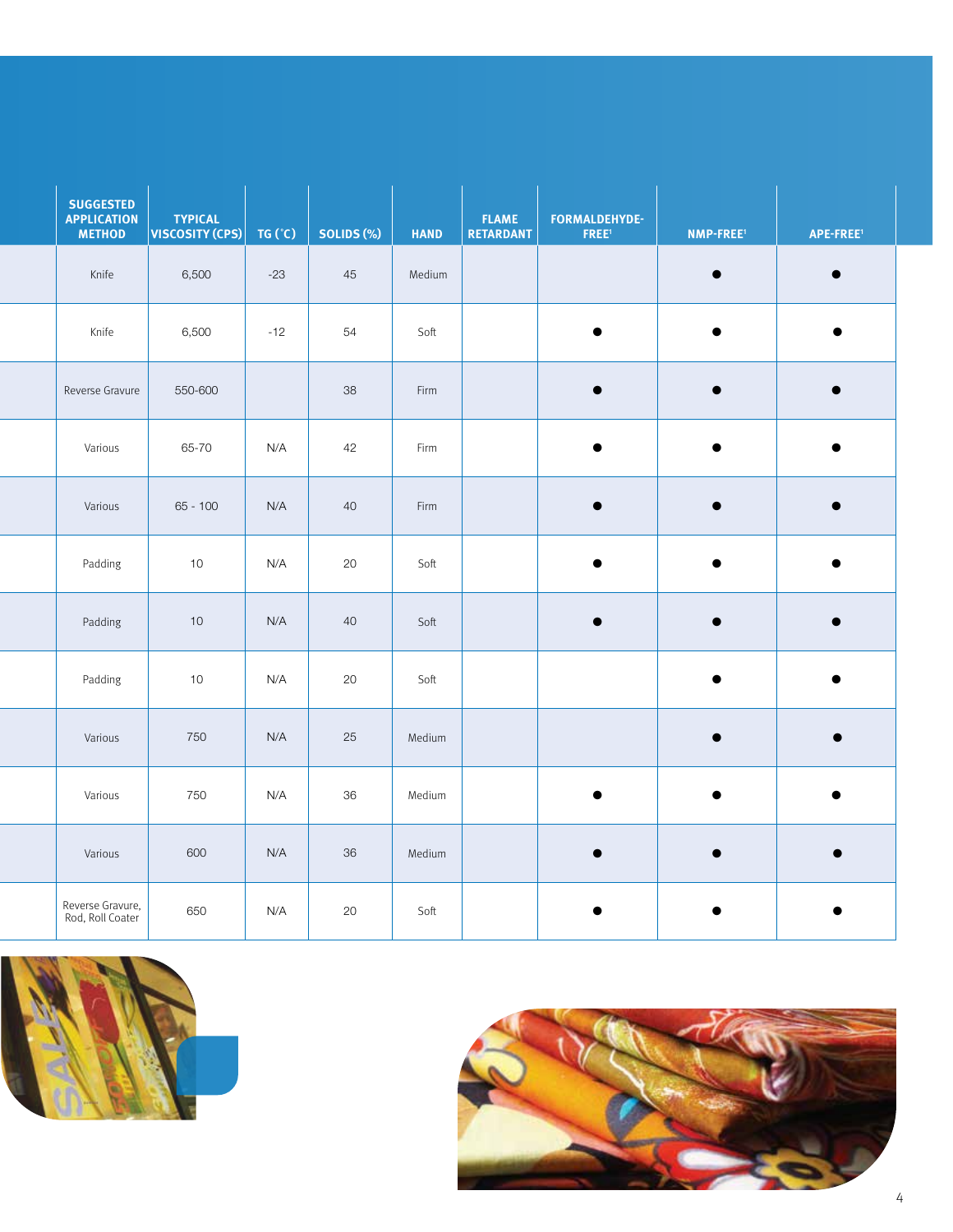# PRINTRITE™ DP RESINS

PrintRite™ DP resins are designed to provide flexibility for those who prefer to formulate their own coatings.

|                                                                               |                                                                                                                                                                                                     |                                     |  |           | <b>SUBSTRATE</b>                |                                       |                                                      |               |  |
|-------------------------------------------------------------------------------|-----------------------------------------------------------------------------------------------------------------------------------------------------------------------------------------------------|-------------------------------------|--|-----------|---------------------------------|---------------------------------------|------------------------------------------------------|---------------|--|
|                                                                               |                                                                                                                                                                                                     |                                     |  |           |                                 |                                       |                                                      |               |  |
| <b>PRODUCT NAME</b>                                                           | <b>DESCRIPTION/</b><br><b>SUGGESTED USES</b>                                                                                                                                                        | <b>TYPE</b>                         |  |           | <b>TEXTILE   FILM   PAPER  </b> | <b>SUGGESTED</b><br><b>SUBSTRATES</b> | <b>SUGGESTED INK</b><br><b>SYSTEM</b>                | <b>FINISH</b> |  |
| PrintRite <sup>™</sup> DP 283                                                 | Waterborne acrylic polymer dispersion giving<br>excellent print properties for solvent, eco-solvent,<br>latex and UV inkjet printing systems. Suitable for<br>use with high ink loadings.           | Resin for<br>Further<br>Formulation |  |           |                                 | Mainly used for<br>Paper and Film     | Eco-Solvent Inks                                     | Gloss         |  |
| PrintRite™ DP 261                                                             | High clarity for transparent applications; excellent<br>adhesion and scratch resistance on polyolefin,<br>metallics, and other film substrates without a<br>primer; can be formulated into a primer | Resin for<br>Further<br>Formulation |  | $\bullet$ |                                 | <b>Graphics Films</b>                 | Inkjet Solvent and<br>Eco-Solvent and<br>UV Inks     | Semi-Gloss    |  |
| PrintRite <sup>™</sup> DP 279 <sup>3</sup><br>PrintRite™ DP 279E <sup>2</sup> | Enhanced flame retardance, excellent ink<br>dry times, hard coating                                                                                                                                 | Resin for<br>Further<br>Formulation |  | $\bullet$ |                                 | <b>Graphics Films</b>                 | Inkjet Solvent,<br>Eco-Solvent and<br>UV Inks        | Gloss         |  |
| PrintRite™ DP 281                                                             | Enhanced flame retardance, excellent ink<br>dry times, hard coating; can be repulped                                                                                                                | Resin for<br>Further<br>Formulation |  |           | $\bullet$                       | <b>Graphics Films</b>                 | Inkjet Solvent,<br>Eco-Solvent and<br>UV Inks        | Gloss         |  |
| PrintRite <sup>™</sup> DP 282                                                 | Excellent print properties, high level of gloss,<br>excellent UV and heat stability                                                                                                                 | Resin for<br>Further<br>Formulation |  | $\bullet$ |                                 | <b>Graphics Films</b>                 | Inkjet Solvent,<br>Eco-Solvent, Latex<br>and UV Inks | Gloss         |  |
| PrintRite™ DP 360                                                             | Used in pre-treatments for pigment inks on cotton,<br>cotton-polyester blends and paper                                                                                                             | Resin for<br>Further<br>Formulation |  |           |                                 | nkjet Water-Based<br>Inks-Pigment     | Invisible finish                                     |               |  |
| PrintRite™ DP 375                                                             | Non-ionic for flexibility in formulation;<br>high moisture vapor transmission rate (HMVT),<br>good water resistance                                                                                 | Resin for<br>Further<br>Formulation |  |           |                                 |                                       | Woven Polyester   Inkjet Water-Based Inks            | Gloss         |  |
| PrintRite™ DP 377                                                             | Waterborne polymer dispersion for use<br>in digital print formulations used with aqueous<br>pigment inkjet printing systems                                                                         | Resin for<br>Further<br>Formulation |  | $\bullet$ |                                 |                                       | Woven Polyester   Inkjet Water Based Inks            | Gloss         |  |
| PrintRite <sup>™</sup> DP 378                                                 | Non-ionic for flexibility in formulation;<br>high moisture vapor transmnission rate (HMVT),<br>good water resistance                                                                                | Resin for<br>Further<br>Formulation |  | $\bullet$ |                                 |                                       | Woven Polyester   Inkjet Water Based Inks            | Gloss         |  |
| PrintRite™ DP 460                                                             | Good image quality, water resistance and<br>lightfastness; designed for use with laser toner                                                                                                        | Resin for<br>Further<br>Formulation |  | $\bullet$ |                                 | Polyester Film,<br>Paper              | Dry Toner for<br><b>Laser Printing</b>               | Gloss         |  |
| PrintRite™ DP 675                                                             | Waterborne cationic polymer dispersion for use<br>in pre-treatments for aqueous pigment inkjet<br>printing systems                                                                                  | Resin for<br>Further<br>Formulation |  |           |                                 | nkjet Water-Based<br>Inks-Pigment     | Gloss                                                |               |  |
| PrintRite™ DP 676                                                             | Waterborne cationic polymer dispersion for use<br>in pre-treatments for aqueous pigment inkjet<br>printing systems                                                                                  | Resin for<br>Further<br>Formulation |  |           |                                 | Inkjet Water-Based<br>Inks-Pigment    | Gloss                                                |               |  |

The products in this guide represent a sample of our overall portfolio. Please contact your Lubrizol representative to discuss custom formulations if your needs are outside what these products provide.<br>REACH compliance is Ingredients not intentionally added to this product, but may be present in trace residual amounts of <200ppm from the production process.

2 European Product Ordering Code.





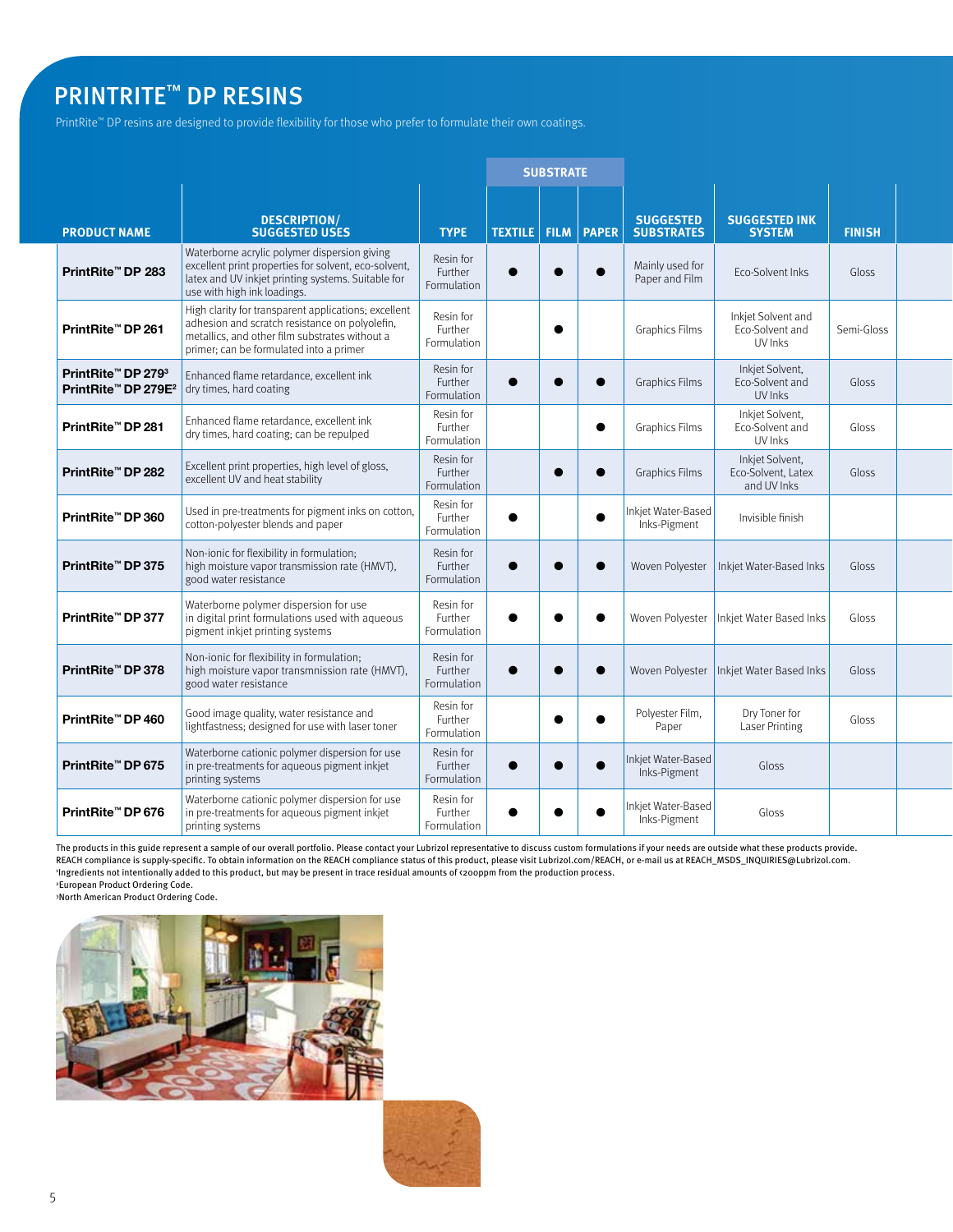| <b>SUGGESTED</b><br><b>APPLICATION</b><br><b>METHOD</b> | <b>TYPICAL</b><br><b>VISCOSITY CPS</b> | TG('C)                  | SOLIDS (%) | <b>HAND</b>       | <b>FLAME</b><br><b>RETARDANT</b> | FORMALDEHYDE-<br>FREE <sup>1</sup> | NMP-FREE <sup>1</sup> | APE-FREE <sup>1</sup> |
|---------------------------------------------------------|----------------------------------------|-------------------------|------------|-------------------|----------------------------------|------------------------------------|-----------------------|-----------------------|
| Various from<br>Impregantion to<br>Knife Coating        | 20-300                                 | $-12$                   | $48 - 52$  | Soft              |                                  | $\bullet$                          | $\bullet$             | $\bullet$             |
| Rod, Bar, Gravure                                       | 65-70                                  | $\mathsf{O}$            | 44         | Medium            |                                  | $\bullet$                          | $\bullet$             | $\bullet$             |
| Paste, Roller,<br>Bar, Impregnation                     | 150                                    | Heat<br>Sealable,<br>19 | 56.5       | Medium to<br>Firm | $\bullet$                        | $\bullet$                          | $\bullet$             |                       |
| Paste, Roller,<br>Bar, Impregnation                     | 60                                     | N/A                     | 57         | Soft              |                                  | $\bullet$                          | $\bullet$             | $\bullet$             |
| Knife, Roller,<br>Bar, Gravure,<br>Impregnation         | 200                                    | 23                      | 47.5-50.5  | Firm              |                                  | $\bullet$                          | $\bullet$             | $\bullet$             |
| Paste, Roller,<br>Impregnation                          | $20 - 65$                              | N/A                     | 30-36      | Soft              |                                  | $\bullet$                          | $\bullet$             | $\bullet$             |
| Various                                                 | 500                                    | N/A                     | 32         | Soft              |                                  | $\bullet$                          | $\bullet$             | $\bullet$             |
| Paste, Roller,<br>Impregnation                          | 1000                                   | N/A                     | 42         | Soft              |                                  | $\bullet$                          | $\bullet$             | $\bullet$             |
| Various                                                 | 750                                    | N/A                     | 35         | Soft              |                                  | $\bullet$                          | $\bullet$             | $\bullet$             |
| Various                                                 | 60                                     | $-11$                   | 50         | Soft              |                                  |                                    | $\bullet$             | $\bullet$             |
| Paste, Roller,<br>Impregnation                          | 60-250                                 | N/A                     | 40-44      | Medium            |                                  | $\bullet$                          | $\bullet$             | $\bullet$             |
| Paste, Roller,<br>Impregnation                          | 20                                     | N/A                     | 30-36      | Medium            |                                  | $\bullet$                          | $\bullet$             |                       |